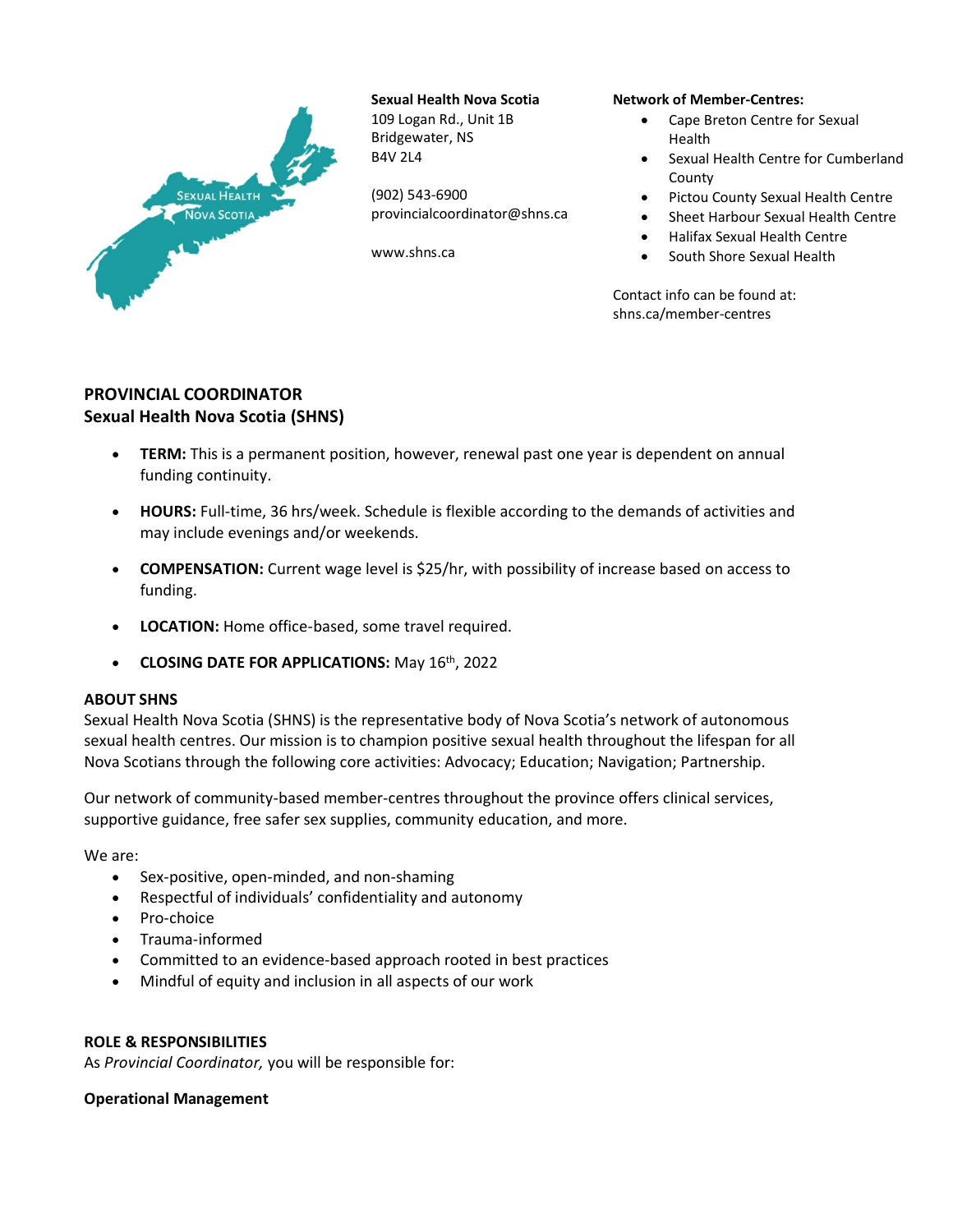- Sharing and maintaining ongoing communication about SHNS activities with and among the member-centres, the Board of Directors, and any other SHNS staff/volunteers.
- Attending meetings of the SHNS Board of Directors (and select Board committees) and coordinating regular meetings of the Member-Centre Executive Directors' Group.
- Monitoring progress by SHNS and its member-centres in achieving the goals of the 2021-25 Strategic Plan.
- Conducting quarterly collection and analysis of data from member-centres.
- Producing reports, including the SHNS annual report.
- Supervising any temporary SHNS personnel, such as project staff, contract employees, or volunteers.
- Responding to questions from the public regarding access to sexual health services and providing navigation of healthcare services.

#### **Fund Development**

- Preparing grant applications, including the annual application to the Department of Health and Wellness.
- Implementing a fund development strategy and coordinating activities to secure sustainable and diversified funding for SHNS programs.

#### **Public Relations**

- Acting as the media and provincial spokesperson for SHNS to promote public awareness of SHNS and its mission.
- Managing the SHNS social media accounts and website.
- Coordinating annual SHNS community engagement and awareness activities including Sexual and Reproductive Health Week and the Sexcellence Awards.

### **Resource Development**

- Working with content experts to develop and distribute SHNS-approved sexual health resources, based on evidence and best practice.
- Developing position statements on behalf of SHNS on key topics.

## **Strategic Partnerships**

- Representing SHNS on provincial committees and at events as required.
- Supporting new and existing partnerships with organizations and services that are aligned with the vision and mission of SHNS.

#### **QUALIFICATIONS**

- Experience working within the not-for-profit sector and engaging stakeholders and partners with advocacy efforts
- Experience writing successful funding proposals.
- Ability and experience writing accountability reports to funders.
- Knowledge of relevant government health strategies.
- Broad knowledge of sexual health issues and best practices.
- Demonstrated ability to function as team member, leader, and facilitator.
- Demonstrated ability to organize and prioritize workload.
- Demonstrated ability to work both independently and collaboratively.
- Demonstrated ability to communicate effectively, both verbally and in writing, as well as comfort with public speaking
- Demonstrated ability to analyze and present data effectively.
- Demonstrated ability to work under pressure in a changing environment.